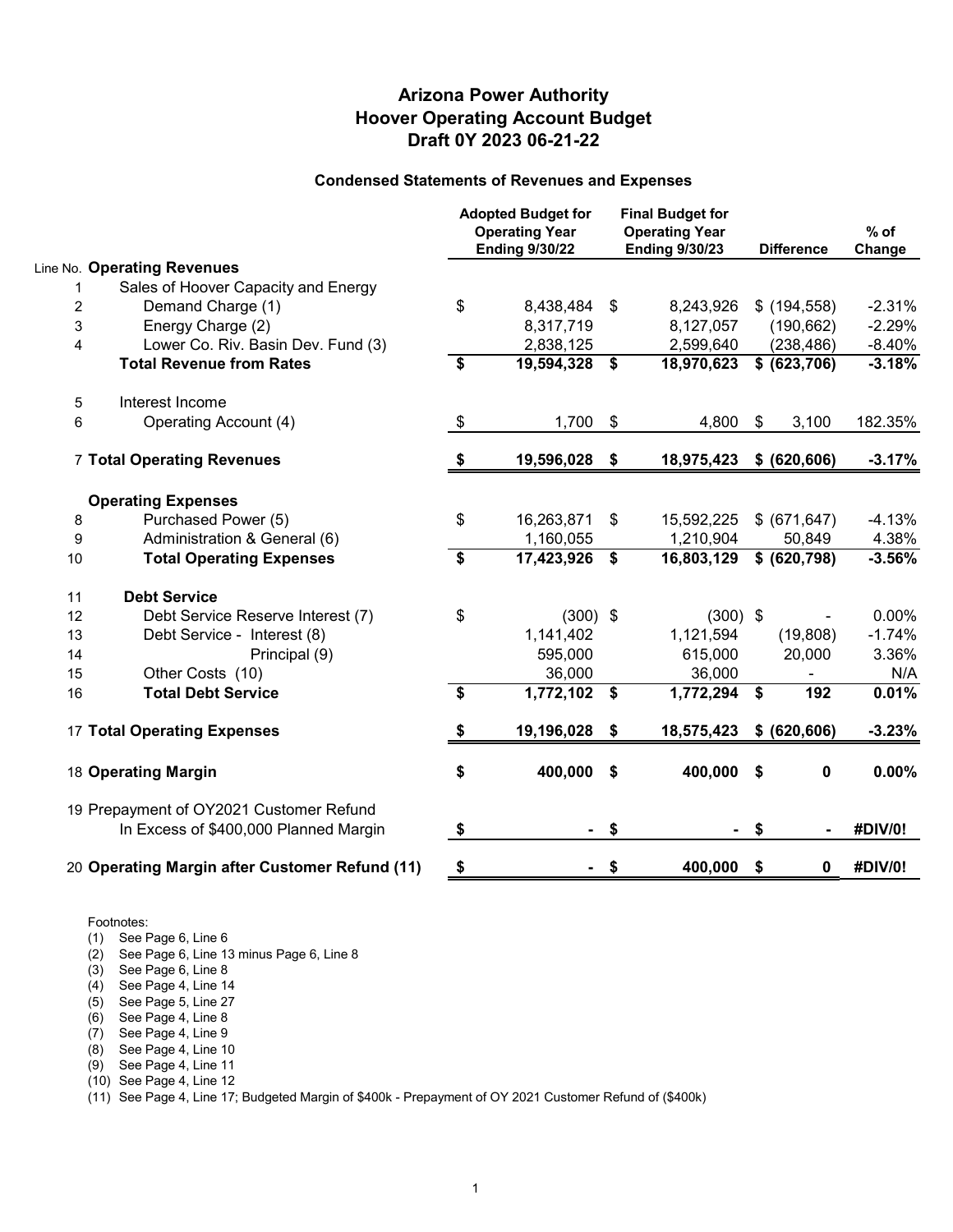## **Administrative and General Expense (Details)**

|                         |                                             |    | <b>Adopted Budget for</b><br><b>Operating Year</b><br><b>Ending 9/30/22</b> | <b>Final Budget for</b><br><b>Operating Year</b><br><b>Ending 9/30/23</b> |         |                           | <b>Difference</b> | $%$ of<br>Change |
|-------------------------|---------------------------------------------|----|-----------------------------------------------------------------------------|---------------------------------------------------------------------------|---------|---------------------------|-------------------|------------------|
|                         | Line No. Commission Expenses                |    |                                                                             |                                                                           |         |                           |                   |                  |
| 1                       | <b>Commissioners' Per Diem</b>              | \$ | 3,780                                                                       | $\sqrt[6]{\frac{1}{2}}$                                                   | 3,780   | \$                        |                   | 0.00%            |
| $\overline{c}$          | Travel - In State                           |    | 10,486                                                                      |                                                                           | 10,486  |                           |                   | 0.00%            |
| 3                       | Travel - Out of State                       |    | 8,500                                                                       |                                                                           | 8,500   |                           |                   | 0.00%            |
| $\overline{\mathbf{4}}$ | <b>Outside Printing</b>                     |    |                                                                             |                                                                           |         |                           |                   | #DIV/0!          |
| 5                       | Miscellaneous Commission Expense            |    | 6,000                                                                       |                                                                           | 6,000   |                           |                   | 0.00%            |
| 6                       | <b>Customer Service Programs</b>            |    | 10,000                                                                      |                                                                           | 10,000  |                           |                   | 0.00%            |
| $\overline{7}$          | <b>Conference Fees</b>                      |    | 2,000                                                                       |                                                                           | 10,000  |                           | 8,000             | 400.00%          |
| 8                       | Planning & Strategy                         |    |                                                                             |                                                                           |         |                           |                   | N/A              |
| 9                       | <b>Total</b>                                | \$ | 40,766                                                                      | \$                                                                        | 48,766  | \$                        | 8,000             | 19.62%           |
|                         | <b>Staff Expenses</b>                       |    |                                                                             |                                                                           |         |                           |                   |                  |
| 10                      | <b>Staff Salaries</b>                       | \$ | 493,537                                                                     | \$                                                                        | 528,904 | \$                        | 35,367            | 7.17%            |
| 11                      | Travel - In State                           |    | 7,500                                                                       |                                                                           | 7,500   |                           |                   | 0.00%            |
| 12                      | Travel - Out of State                       |    | 32,500                                                                      |                                                                           | 32,500  |                           |                   | 0.00%            |
| 13                      | <b>Office Supplies</b>                      |    | 5,000                                                                       |                                                                           | 4,000   |                           | (1,000)           | $-20.00\%$       |
| 14                      | <b>Copier and Fax Supplies</b>              |    | 500                                                                         |                                                                           | 500     |                           |                   | 0.00%            |
| 15                      | Miscellaneous Staff Office Expenses         |    | 4,100                                                                       |                                                                           | 3,000   |                           | (1,100)           | $-26.83%$        |
| 16                      | Postage                                     |    | 400                                                                         |                                                                           | 300     |                           | (100)             | $-25.00%$        |
| 17                      | Telephone                                   |    | 4,535                                                                       |                                                                           | 6,155   |                           | 1,620             | 35.72%           |
| 18                      | <b>Computer Expense</b>                     |    | 20,000                                                                      |                                                                           | 30,000  |                           | 10,000            | 50.00%           |
| 19                      | <b>Staff Training</b>                       |    | 12,000                                                                      |                                                                           | 12,000  |                           |                   | 0.00%            |
| 20                      | <b>Conference Fees</b>                      |    | 2,500                                                                       |                                                                           | 2,000   |                           | (500)             | $-20.00%$        |
| 21                      | Planning & Strategy                         |    |                                                                             |                                                                           |         |                           |                   | 0.00%            |
| 22                      | <b>Total</b>                                | \$ | 582,572                                                                     | \$                                                                        | 626,859 | \$                        | 44,287            | 7.60%            |
|                         | <b>Outside Services</b>                     |    |                                                                             |                                                                           |         |                           |                   |                  |
| 23                      | <b>Accounting and Auditing</b>              | \$ | 35,700                                                                      | \$                                                                        | 35,700  | $\boldsymbol{\mathsf{S}}$ |                   | 0.00%            |
| 24                      | <b>Computer Consulting Services</b>         |    | 1,850                                                                       |                                                                           | 1,850   |                           |                   | 0.00%            |
| 25                      | Legal                                       |    | 45,000                                                                      |                                                                           | 35,000  |                           | (10,000)          | $-22.22%$        |
| 26                      | <b>CREDA</b>                                |    | 35,000                                                                      |                                                                           | 35,000  |                           |                   | 0.00%            |
| 27                      | <b>MSCP</b>                                 |    | 181,523                                                                     |                                                                           | 187,143 |                           | 5,620             | 3.10%            |
| 28                      | Miscellaneous Outside Professional Services |    | 12,500                                                                      |                                                                           | 8,500   |                           | (4,000)           | $-32.00%$        |
| 29                      | Planning & Strategy                         |    |                                                                             |                                                                           |         |                           |                   | 0.00%            |
| 30                      | <b>Total</b>                                | \$ | 311,573                                                                     | \$                                                                        | 303,193 | \$                        | (8, 380)          | $-2.69%$         |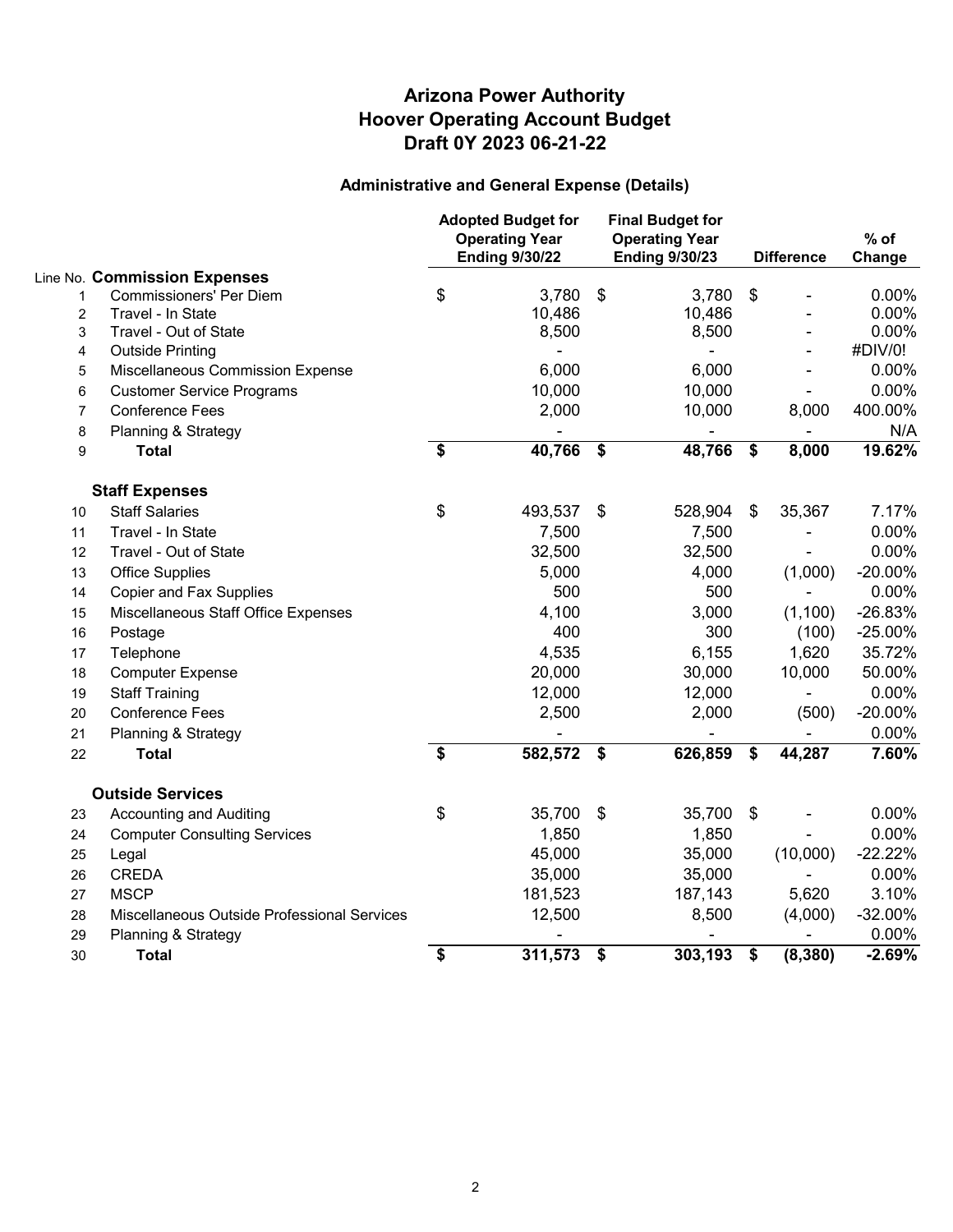## **Administrative and General Expense (Details)**

|                |                                              |    | <b>Adopted Budget for</b><br><b>Operating Year</b><br><b>Ending 9/30/22</b> |                           | <b>Final Budget for</b><br><b>Operating Year</b><br><b>Ending 9/30/23</b> | <b>Difference</b> |          | $%$ of<br>Change |
|----------------|----------------------------------------------|----|-----------------------------------------------------------------------------|---------------------------|---------------------------------------------------------------------------|-------------------|----------|------------------|
|                | Line No. Employee Related Expenses           |    |                                                                             |                           |                                                                           |                   |          |                  |
| 1              | Worker's Compensation Insurance              | \$ | 6,071                                                                       | \$                        | 6,506                                                                     | \$                | 435      | 7.17%            |
| 2              | Unemployment                                 |    |                                                                             |                           |                                                                           |                   |          | #DIV/0!          |
| 3              | <b>Social Security Taxes</b>                 |    | 35,285                                                                      |                           | 40,750                                                                    |                   | 5,465    | 15.49%           |
| 4              | <b>State Retirement</b>                      |    | 61,248                                                                      |                           | 64,368                                                                    |                   | 3,120    | 5.09%            |
| 5              | <b>Health Insurance</b>                      |    | 35,977                                                                      |                           | 35,977                                                                    |                   |          | 0.00%            |
| 6              | Life and Disability Insurance                |    | 96                                                                          |                           | 96                                                                        |                   |          | 0.00%            |
| $\overline{7}$ | Dental Insurance                             |    | 405                                                                         |                           | 405                                                                       |                   |          | 0.00%            |
| 8              | <b>Retirees Sick Leave</b>                   |    | 1,974                                                                       |                           | 2,116                                                                     |                   | 142      | 7.19%            |
| 9              | <b>Total</b>                                 | \$ | 141,056                                                                     | $\sqrt{3}$                | 150,218                                                                   | \$                | 9,162    | 6.50%            |
|                | <b>Occupancy Expense</b>                     |    |                                                                             |                           |                                                                           |                   |          |                  |
| 11             | Janitorial - Labor                           | \$ | 3,600                                                                       | \$                        | 3,600                                                                     | \$                |          | 0.00%            |
| 12             | <b>Trash Collection</b>                      |    | 840                                                                         |                           | 960                                                                       |                   | 120      | 14.29%           |
| 13             | Utilities - Water & Electric                 |    | 17,000                                                                      |                           | 16,000                                                                    |                   | (1,000)  | $-5.88%$         |
| 14             | Insurance (Property & Liability)             |    | 19,500                                                                      |                           | 11,500                                                                    |                   | (8,000)  | $-41.03%$        |
| 15             | Yard Maintenance - Labor                     |    | 2,800                                                                       |                           | 4,000                                                                     |                   | 1,200    | 42.86%           |
| 16             | Maintenance Agreements                       |    | 2,400                                                                       |                           | 1,800                                                                     |                   | (600)    | $-25.00\%$       |
| 17             | APA Office Building Maintenance              |    | 6,015                                                                       |                           | 12,000                                                                    |                   | 5,985    | 99.50%           |
| 18             | Charge in Lieu of Depreciation               |    | 14,333                                                                      |                           | 13,389                                                                    |                   | (944)    | $-6.59%$         |
| 19             | <b>Total</b>                                 | \$ | 66,488                                                                      | $\sqrt{3}$                | 63,249                                                                    | \$                | (3, 239) | $-4.87%$         |
|                | <b>Organizational Dues and Subscriptions</b> |    |                                                                             |                           |                                                                           |                   |          |                  |
| 20             | Subscriptions                                | \$ | 600                                                                         | $\boldsymbol{\mathsf{s}}$ | 1,119                                                                     | \$                | 519      | 86.50%           |
| 21             | Membership Dues                              |    | 2,500                                                                       |                           | 3,000                                                                     |                   | 500      | 20.00%           |
| 22             | <b>Organizational Dues</b>                   |    | 14,500                                                                      |                           | 14,500                                                                    |                   |          | $0.00\%$         |
| 23             | <b>Total</b>                                 | \$ | 17,600                                                                      | \$                        | 18,619                                                                    | \$                | 1,019    | 5.79%            |
|                | 24 Total Administrative and General          | \$ | 1,160,055                                                                   | \$                        | 1,210,904                                                                 | \$                | 50,849   | 4.38%            |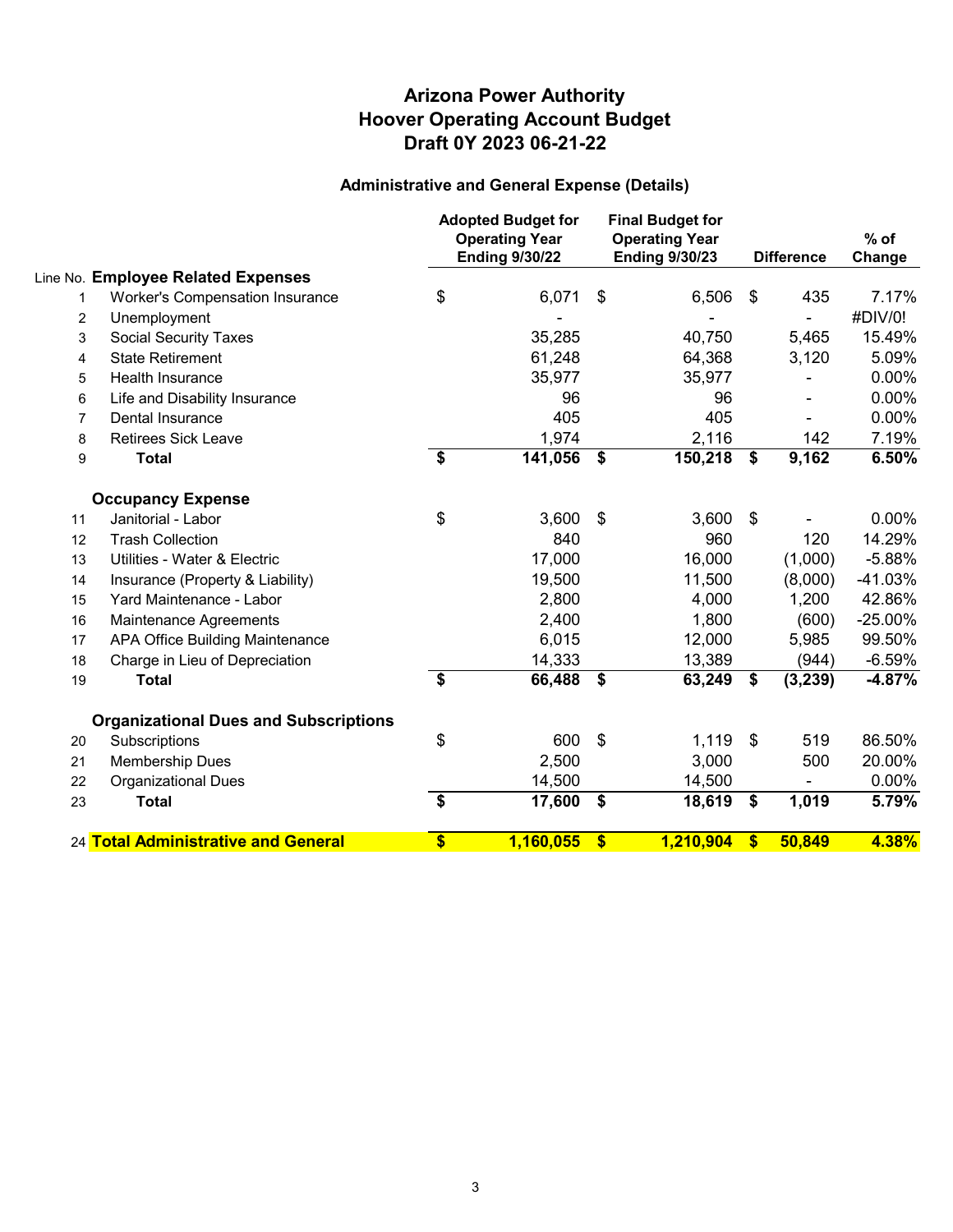## **Arizona Power Authority Hoover Operating Account Budget Draft 0Y 2023 06-21-22**

#### **Administrative and General Expense & Debt Service**

|              |                                      |                                      | <b>Adopted Budget for</b><br><b>Operating Year</b><br><b>Ending 9/30/22</b> | <b>Final Budget for</b><br><b>Operating Year</b><br><b>Ending 9/30/23</b> |              |                           | <b>Difference</b> | $%$ of<br>Change |
|--------------|--------------------------------------|--------------------------------------|-----------------------------------------------------------------------------|---------------------------------------------------------------------------|--------------|---------------------------|-------------------|------------------|
|              | Line No. Administrative and General  |                                      |                                                                             |                                                                           |              |                           |                   |                  |
| $\mathbf{1}$ | Commission Expenses (1)              | \$                                   | 40,766                                                                      | \$                                                                        | 48,766       | \$                        | 8,000             | 19.62%           |
| 3            | Staff Expenses (2)                   |                                      | 582,572                                                                     |                                                                           | 626,859      |                           | 44,287            | 7.60%            |
| 4            | Outside Services (3)                 |                                      | 311,573                                                                     |                                                                           | 303,193      |                           | (8,380)           | $-2.69%$         |
| 5            | Employee Related Expenses (4)        |                                      | 141,056                                                                     |                                                                           | 150,218      |                           | 9,162             | 6.50%            |
| 6            | Occupancy Expense (5)                |                                      | 66,488                                                                      |                                                                           | 63,249       |                           | (3,239)           | $-4.87%$         |
| 7            | Organizational Expense (6)           |                                      | 17,600                                                                      |                                                                           | 18,619       |                           | 1,019             | 5.79%            |
|              | 8 Total Administrative and General   | \$                                   | 1,160,055                                                                   | \$                                                                        | 1,210,904    | \$                        | 50,849            | 4.38%            |
|              | <b>Debt Service</b>                  |                                      |                                                                             |                                                                           |              |                           |                   |                  |
| 9            | Interest Income (7)                  | \$                                   | $(300)$ \$                                                                  |                                                                           | $(300)$ \$   |                           |                   | $0.00\%$         |
| 10           | Interest Expense (8)                 |                                      | 1,141,402                                                                   |                                                                           | 1,121,594    |                           | (19,808)          | $-1.74%$         |
| 11           | Principle (9)                        |                                      | 595,000                                                                     |                                                                           | 615,000      |                           | 20,000            | 3.36%            |
| 12           | Other Costs (10)                     |                                      | 36,000                                                                      |                                                                           | 36,000       |                           |                   | 0.00%            |
|              | 13 Debt Service Expenses Net         | \$                                   | 1,772,102                                                                   | \$                                                                        | 1,772,294    | \$                        | 192               | 0.01%            |
|              | <b>Other Income</b>                  |                                      |                                                                             |                                                                           |              |                           |                   |                  |
|              | 14 Operating Account Interest (11)   | \$                                   | (1,700)                                                                     | \$                                                                        | $(4,800)$ \$ |                           | (3, 100)          | 182.35%          |
|              | 15 Total Other Income                | $\overline{\boldsymbol{\mathsf{s}}}$ | (1,700)                                                                     | \$                                                                        | (4,800)      | $\boldsymbol{\hat{\ast}}$ | (3, 100)          | 182.35%          |
|              | <b>Other Expenses</b>                |                                      |                                                                             |                                                                           |              |                           |                   |                  |
| 16           | Planned Surplus (12)                 |                                      | 400,000                                                                     | \$                                                                        | 400,000      | \$                        |                   | $0.00\%$         |
|              | 17 Total Other Expenses              | \$                                   | 400,000                                                                     | \$                                                                        | 400,000      | \$                        | $\blacksquare$    | $0.00\%$         |
|              | 18 Subtotal Expenses and Income (13) | \$                                   | 3,330,457                                                                   | \$                                                                        | 3,378,398    | \$                        | 47,941            | 1.44%            |
|              | 19 Purchased Power (14)              |                                      | 16,263,871                                                                  |                                                                           | 15,592,225   |                           | (671, 647)        | $-4.13%$         |
|              | 20 Total Revenue Requirement         | \$                                   | 19,594,328                                                                  | \$                                                                        | 18,970,623   |                           | \$ (623, 706)     | $-3.18%$         |

#### Footnotes:

(1) See Page 2, Line 9

(2) See Page 2, Line 22

(3) See Page 2, Line 30

(4) See Page 3, Line 9

- (5) See Page 3, Line 19
- (6) See Page 3, Line 23

(7) Interest earned on the Bond Reserve account

(8) Amount from bond schedule

(9) Amount from bond schedule

(10) Amount calculated annually

(11) Amount calculated annually

(12) Budgeted margin

(13) The sum of Lines 8, 13, 15, 17

(14) Page 1, Line 8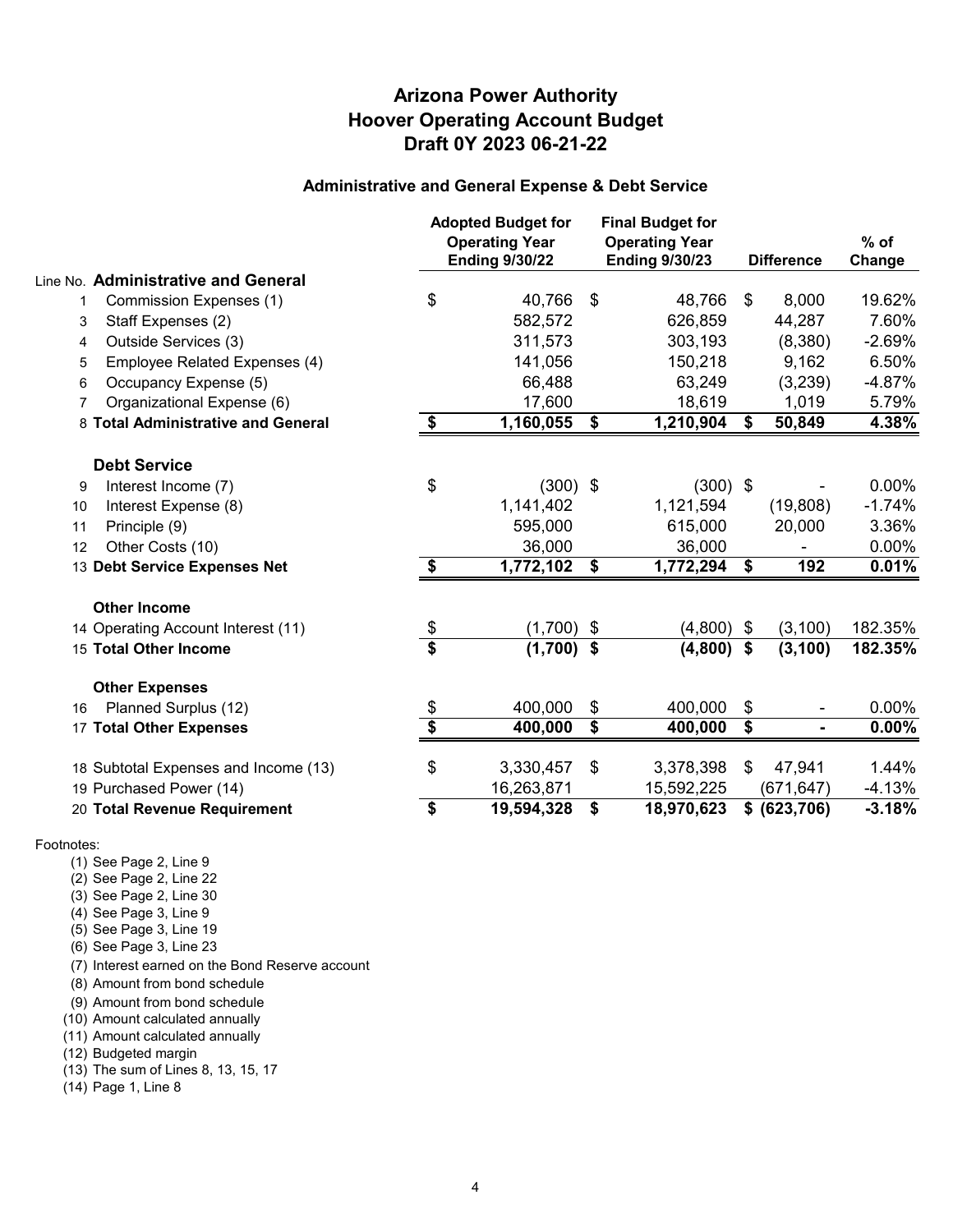|                |                                               |           | <b>Adopted Budget for</b><br><b>Operating Year</b><br><b>Ending 9/30/22</b> | <b>Final Budget for</b><br><b>Operating Year</b><br><b>Ending 9/30/23</b> |            |                              | <b>Difference</b> | $%$ of<br>Change |
|----------------|-----------------------------------------------|-----------|-----------------------------------------------------------------------------|---------------------------------------------------------------------------|------------|------------------------------|-------------------|------------------|
|                | Line No. Hoover Power Expenses                |           |                                                                             |                                                                           |            |                              |                   |                  |
| 1              | <b>Western's Capacity Revenue Requirement</b> | \$        | 34,288,889                                                                  | \$                                                                        | 33,182,610 |                              | \$(1,106,279)     | $-3.23%$         |
| $\overline{c}$ | Total Capacity (kW) (YrAvg)                   |           | 1,613,000                                                                   |                                                                           | 1,613,000  |                              |                   | 0.00%            |
| 3              | Capacity Rate (\$/kW-month)                   | \$        | 1.77                                                                        | \$                                                                        | 1.71       | \$                           | (0.06)            | $-3.23%$         |
| 4              | APA Percentage of Capacity                    |           | 19.75%                                                                      |                                                                           | 19.75%     |                              | 0.00%             |                  |
| 5              | APA Base Charge for Capacity                  | \$        | 6,773,256                                                                   | \$                                                                        | 6,554,727  | \$                           | (218, 529)        | $-3.23%$         |
| 6              | Western's Energy Revenue Requirement          | \$        | 34,288,889                                                                  | \$                                                                        | 33,182,610 |                              | \$(1,106,279)     | $-3.23%$         |
| 7              | <b>BCP OY Estimated Generation (MWh)</b>      |           | 3,250,785                                                                   |                                                                           | 2,977,624  |                              | (273, 161)        | $-8.40%$         |
| 8              | Western's Energy Rate (mills/kWh)             | \$        | 10.55                                                                       | \$                                                                        | 11.14      | \$                           | 0.60              | 5.65%            |
| 9              | APA Percentage of Energy                      |           | 19.40%                                                                      |                                                                           | 19.40%     |                              | 0.00%             | 0.00%            |
| 10             | APA Base Charge for Energy                    | \$        | 6,652,490                                                                   | \$                                                                        | 6,437,858  | \$                           | (214, 633)        | $-3.23%$         |
| 11             | Western's Total Revenue Requirement           | \$        | 68,577,778                                                                  | \$                                                                        | 66,365,220 |                              | \$(2,212,558)     | $-3.23%$         |
| 12             | Western's Composite Rate (mills/kWh)          | \$        | 21.10                                                                       | \$                                                                        | 22.29      | $\boldsymbol{\hat{\varphi}}$ | 1.19              | 5.65%            |
|                | <b>Estimated Western Rate</b>                 |           |                                                                             |                                                                           |            |                              |                   |                  |
| 13             | Demand Charge (\$/kW/Mo.)                     | \$        | 1.77                                                                        | \$                                                                        | 1.71       | \$                           | (0.06)            | $-3.23%$         |
| 14             | Energy Charge (Mills/kWh)                     | \$        | 10.55                                                                       | \$                                                                        | 11.14      | \$                           | 0.60              | 5.65%            |
| 15             | CAP Surcharge (Mills/kWh)                     | \$        | 4.50                                                                        | \$                                                                        | 4.50       | \$                           |                   | 0.00%            |
|                | <b>Purchased Power at Generation</b>          |           |                                                                             |                                                                           |            |                              |                   |                  |
|                | <b>Capacity (Kilowatt Months)</b>             |           |                                                                             |                                                                           |            |                              |                   |                  |
| 16             | Schedule A (Avg/Yr)                           |           | 109,770                                                                     |                                                                           | 109,770    |                              | 0                 | 0.00%            |
| 17             | Schedule B (Avg/Yr)                           |           | 109,187                                                                     |                                                                           | 109,187    |                              | 0                 | 0.00%            |
| 18             | Schedule D (Avg/Yr)                           |           | 16,658                                                                      |                                                                           | 16,658     |                              | 0                 | 0.00%            |
| 19             | <b>Total (Avg/Yr)</b>                         |           | 235,615                                                                     |                                                                           | 235,615    |                              | $\mathbf 0$       | 0.00%            |
|                | <b>Energy (Megawatt-Hours)</b>                |           |                                                                             |                                                                           |            |                              |                   |                  |
| 20             | Schedule A                                    |           | 440,683                                                                     |                                                                           | 403,653    |                              | (37,030)          | $-8.40%$         |
| 21             | Schedule B                                    |           | 144,623                                                                     |                                                                           | 132,471    |                              | (12, 153)         | $-8.40%$         |
| 22             | Schedule D                                    |           | 45,389                                                                      |                                                                           | 41,575     |                              | (3,814)           | $-8.40%$         |
| 23             | <b>Total</b>                                  |           | 630,695                                                                     |                                                                           | 577,698    |                              | (52, 997)         | $-8.40%$         |
|                | <b>Purchased Power Expense</b>                |           |                                                                             |                                                                           |            |                              |                   |                  |
| 24             | Demand Charge                                 | \$        | 6,773,256                                                                   | $\boldsymbol{\mathsf{\$}}$                                                | 6,554,727  | \$                           | (218, 529)        | $-3.23%$         |
| 25             | <b>Energy Charge</b>                          |           | 6,652,490                                                                   |                                                                           | 6,437,858  |                              | (214, 633)        | $-3.23%$         |
| 26             | <b>LCRBDF</b>                                 |           | 2,838,125                                                                   |                                                                           | 2,599,640  |                              | (238, 486)        | $-8.40%$         |
| 27             | <b>Total</b>                                  | $\bullet$ | 16,263,871                                                                  | \$                                                                        | 15,592,225 | \$                           | (671, 647)        | $-4.13%$         |